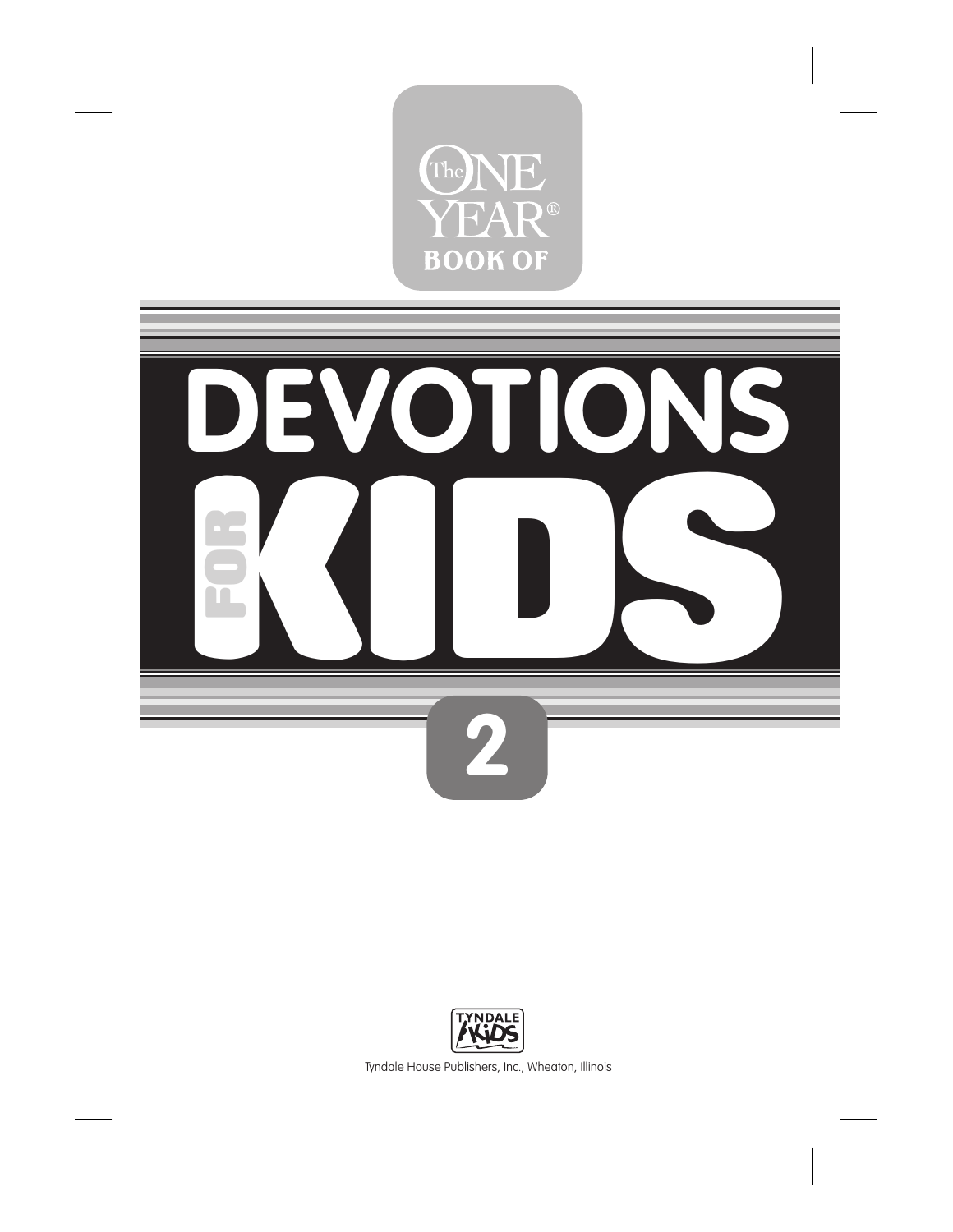Visit Tyndale's exciting Web site at www.tyndale.com

*TYNDALE* is a registered trademark of Tyndale House Publishers, Inc.

Tyndale's quill logo is a trademark of Tyndale House Publishers, Inc.

Copyright © 1995 Children's Bible Hour. All rights reserved.

Stories written by: Katherine Ruth Adams, Susan Arcand, Esther M. Bailey, Carol Baker, Evelyn J. Behrens, Teresa M. Beverly, Judith K. Boogaart, Janet L. Boulter, Kathy A. Brand, Julie J. Brooks, Wanda E. Brunstetter, Jean A. Burns, David C. Carson, Jane K. Chase, Susanna B. Chenoweth, Karen E. Cogan, Mildred P. Colvin, Rosalie J. Currier, Carol A. DeCesare, Becky L. Decker, Mary L. DeMott, Douglas G. DeVries, Karen R. Ditthardt, Harriett A. Durrell, Sandra E. Dusa, Corrine Canavan Fifield, Dean A. Fowler, Linda Lee Gerard, Katherine F. Gibson, Brenda K. Good, Ruth M. Hamel, Mary E. Hanks, Myrina D. Harris, Diane K. Hesselberg, Beth R. Hoppers, Rebecca R. Howell, Clara E. Hustus, Vera M. Hutchcraft, Lyn Jackson, Christie P. Kehn, Margaret M. Keiffer, Nance E. Keyes, Dorothy R. King, Bonnie L. Kinne, Phyllis I. Klomparens, Daryl B. Knauer, Linda E. Knight, Pamela J. Kuhn, Sherri L. Kuyt, Donna A. LeBlanc, Joyce R. Lee, Glenn G. Luscher, Richard S. Maffeo, Linda M. Magoon, Blanche Manos, Hazel Marett, Tanya K. Marshall, Ruth K. McQuilkin, Lenora McWhorter, Valarae C. Murphy, Emilia M. D'Andrea Nichols, Emma L. Noll, Matilda H. Nordtvedt, Della R. Oberholtzer, Bill K. O'Conner, Linda J. Opp, Ellen C. Orr, Mary Rose Pearson, Richelle J. Pfeiffer, Judith A. Philip, Cynthia Y. Powell, Tait E. Powell, Margaret M. Primrose, Elizabeth A. Raum, Victoria L. Reinhardt, Janet E. Rhine, Deana L. Rogers, Darlene Minkler Root, Nathan Runyon, Shelley L. Russwurm, Alan A. Sawyer, Charissa S. Schalk, Heidi J. Schmidt, A. J. Schut, Elzina A. Scott, Maria I. Sellers, Marilyn J. Senterfitt, Sheri Shaw, Marie Shropshire, Debra W. Smith, Sam L. Sullivan, Lois A. Teufel, Kimberley J. Tracey, Trudy M. Vander Veen, Debra A. VanDyke, Cindy M. VanSchalkwyk, Rebecca L. Velez, Geri Walcott, Lyndel F. Walker, Linda M. Weddle, Carolyn E. Yost, Pauline O. Youd, Carol J. Zileski.

Authors' initials appear at the end of each story. All stories are taken from issues of *Keys for Kids,* published bimonthly by the Children's Bible Hour, Box 1, Grand Rapids, Michigan 49501.

*One Year* is a registered trademark of Tyndale House Publishers, Inc.

Unless otherwise noted, Scripture quotations are taken from the *Holy Bible,* New Living Translation, copyright © 1996. Used by permission of Tyndale House Publishers, Inc., Wheaton, Illinois 60189. All rights reserved.

Scripture quotations marked NKJV are taken from The New King James Version. Copyright © 1979, 1980, 1982, Thomas Nelson Inc., Publishers. Used by permission. All rights reserved.

Scripture quotations marked CEV are taken from The Contemporary English Version. Copyright © 1995 American Bible Society. Used by permission. All rights reserved.

Scripture quotations marked NIV are taken from the *Holy Bible,* New International Version® . Copyright © 1973, 1978, 1984 by International Bible Society. Used by permission of Zondervan Publishing House. All rights reserved. The "NIV" and "New International Version" trademarks are registered in the United States Patent and Trademark Office by International Bible Society. Use of either trademark requires permission of International Bible Society.

Scripture quotations marked TLB are taken from *The Living Bible,* copyright © 1971 owned by assignment by KNT Charitable Trust. Used by permission of Tyndale House Publishers, Inc., Wheaton, Illinois 60189. All rights reserved.

Scripture quotations marked KJV are from the *Holy Bible,* King James Version.

#### **Library of Congress Cataloging-in-Publication Data**

The One year book of devotions for kids. p. cm. Includes Indexes. Summary: A collection of devotions for each day of the calendar year, including readings, illustrative stories, memory verses, and questions to internalize the messages. ISBN 0-8423-5087-X (#1-pbk.) ISBN 0-8423-4592-2 (#2-pbk.) ISBN 0-8423-4662-7 (#3-pbk.) 1. Devotional calendars—Juvenile literature. 2. Children—Prayer books and devotions—English. [1. Devotional calendars. 2. Prayer books and devotions. 3. Christian life.] BV4870.064 1993 242⊃.682 δχ20 93−15786

Printed in the United States of America

10 09 08 07 06 05 13 12 11 10 9 8 7